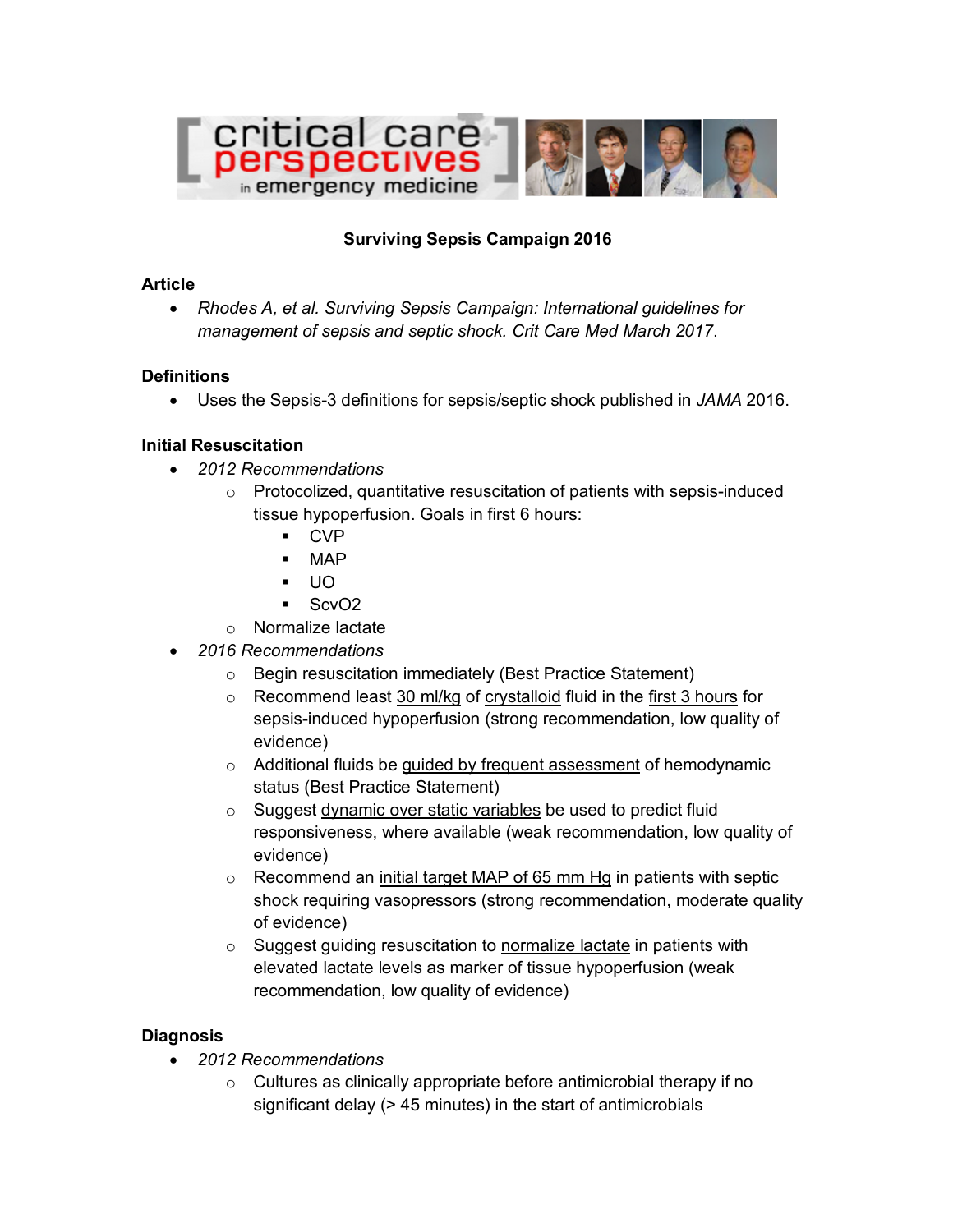- $\circ$  At least 2 sets of blood cultures be obtained before antimicrobial therapy with at least 1 drawn percutaneously and 1 drawn through each vascular device unless device recently placed.
- *2016 Recommendations*
	- o Recommend that appropriate routine microbiologic cultures (including blood) be obtained before starting antimicrobial therapy in patients with suspected sepsis or septic shock if doing so results in no substantial delay in the start of antimicrobials (Best Practice Statement)

# **Antimicrobial Therapy**

- *2012 Recommendations*
	- $\circ$  Administration of effective IV antimicrobials within the first hour of recognition for septic shock (grade 1B) and severe sepsis without septic shock (grade 1C)
	- $\circ$  Initial empiric therapy anti-infective therapy of one or more drugs that have activity against all likely pathogens and that penetrate in adequate concentrations into tissues presumed to be the source of sepsis
	- o Assess for daily de-escalation
	- o Procalcitonin or similar biomarkers to assist the clinician in the discontinuation of empiric antibiotics
	- o Combined empiric therapy for neutropenic patients with severe sepsis and for patients with difficult-to-treat, MDR bacterial pathogens
	- o Duration 7 to 10 days
- *2016 Recommendations*
	- $\circ$  Recommend administration of IV antimicrobials be initiated as soon as possible after recognition and within 1 hour for both sepsis and septic shock (strong recommendation, moderate quality of evidence)
	- o Recommend empiric broad-spectrum therapy with 1 or more antimicrobials for patients presenting with sepsis or septic shock to cover all likely pathogens (strong recommendation, moderate quality of evidence)
	- o Recommend antimicrobial therapy is narrowed once pathogen identification and sensitivities are established (BPS)
	- o Recommend dosing strategies of antimicrobials be optimized based on accepted pharmacokinetic/pharmacodynamics principles and specific drug properties in patients with sepsis or septic shock (BPS)
	- o Suggest empiric combination therapy aimed at the most likely bacterial pathogen for the initial management of septic shock (weak recommendation, low quality of evidence)
	- o Recommend against combination therapy for routine treatment of neutropenic sepsis/bacteremia (strong recommendation, moderate quality of evidence)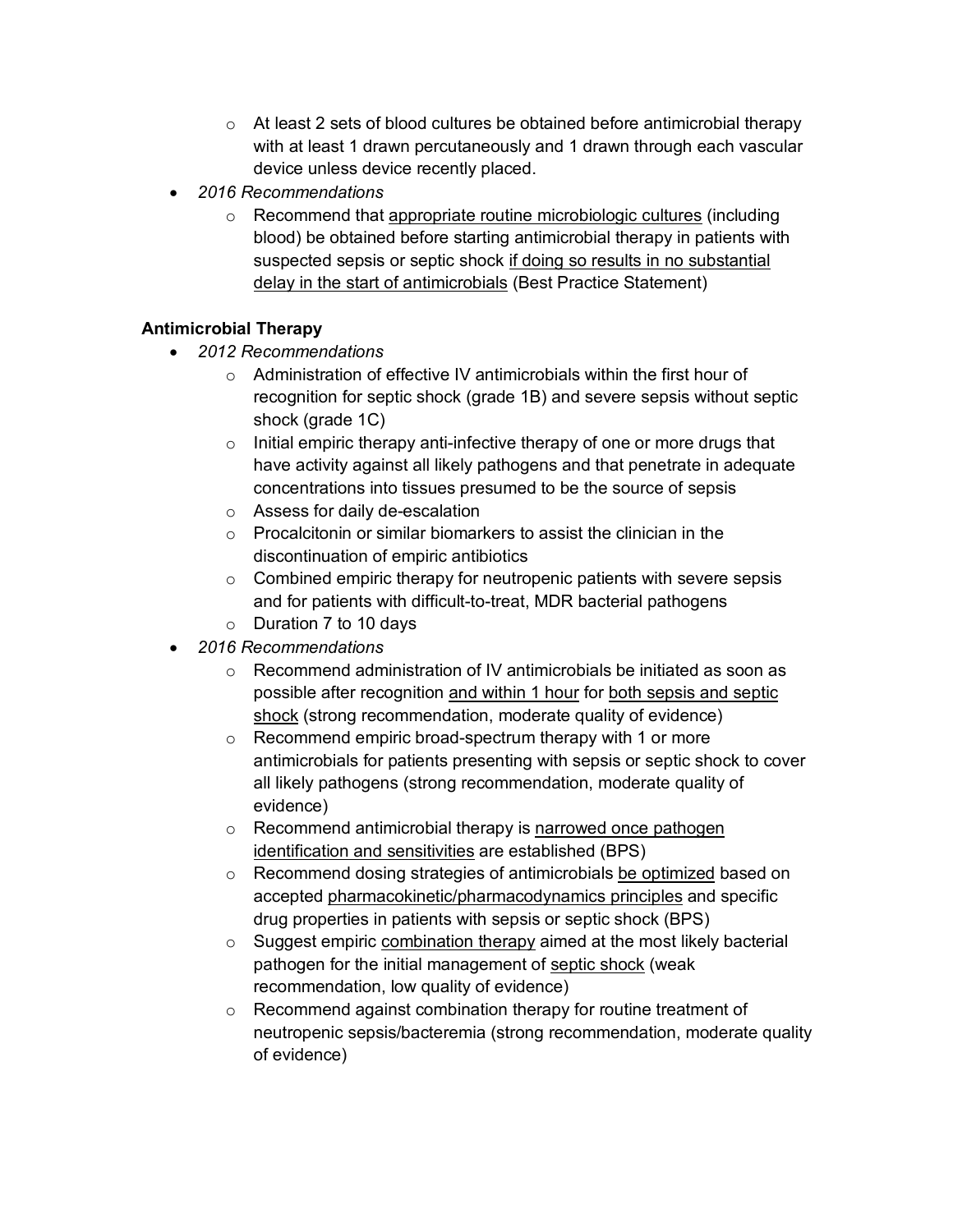- $\circ$  Recommend de-escalation with discontinuation of combination therapy within the first few days in response to clinical improvement and or evidence of infection resolution (BPS)
- o Suggest duration of treatment 7 to 10 days (weak recommendation, low quality of evidence)

# **Source Control**

- *2012 Recommendations*
	- $\circ$  A specific anatomic diagnosis of infection requiring consideration for emergent source control be sought and diagnosed or excluded as rapidly as possible, and intervention be undertaken for source control within the first 12 hours after the diagnosis is made
	- o When source control in a severely septic patient is required, the effective intervention associated with the least physiologic insult should be used
	- o If intravascular devices are a possible source of severe sepsis or septic shock, the should be removed promptly after other vascular access has been taken.
- *2016 Recommendations*
	- $\circ$  Recommend that a specific anatomic diagnosis of infection requiring emergent source control should be identified or excluded as rapidly as possible in patients with sepsis or septic shock, and that any required source control intervention be implemented as soon as medically and logistically practical (BPS)
	- o Recommend prompt removal of intravascular access devices that are a possible source of sepsis or septic shock after other vascular access has been established (BPS)

## **Fluid Therapy**

- *2012 Recommendations*
	- o Crystalloids as initial fluid of choice in resuscitation of severe sepsis and septic shock
	- o No HES
	- o Albumin in the fluid resuscitation of severe sepsis or septic shock when patients require substantial amounts of crystalloids
	- o Initial fluid challenge in patients with sepsis-induced tissue hypoperfusion with suspicion of hypovolemia to achieve a minimum of 30 ml/kg
	- o Fluid challenge technique be applied wherein fluid administration is continued as long as there is hemodynamic improvement either based on dynamic or static variables.
- *2016 Recommendations*
	- o Recommend that a fluid challenge technique be applied where fluid administration is continued as long as hemodynamic factors continue to improve (BPS)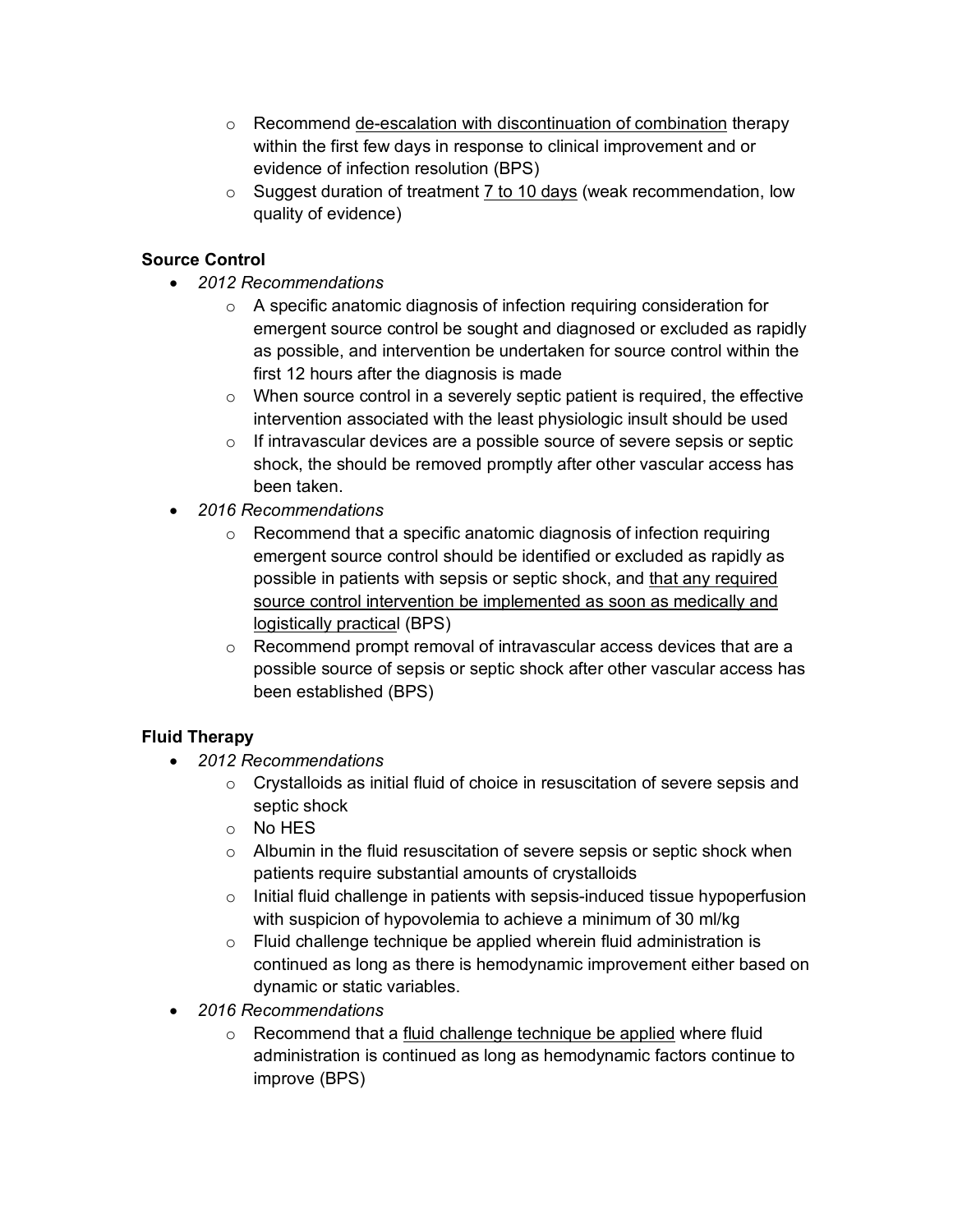- $\circ$  Recommend crystalloids as the fluid of choice for initial resuscitation and subsequent intravascular volume replacement (strong recommendation, moderate quality of evidence)
- $\circ$  Suggest either balanced crystalloids or saline for fluid resuscitation (weak) recommendation, low quality of evidence)
- $\circ$  Suggest albumin in addition to crystalloids for initial resuscitation and subsequent intravascular volume replacement when patients require substantial amounts of crystalloids (weak recommendation, low quality of evidence)
- o Recommend against HES (strong recommendation, high quality of evidence)

#### **Vasoactive Medications**

- *2016 Recommendations*
	- $\circ$  Recommend NE as the first choice vasopressor (strong recommendation, moderate quality of evidence)
	- o Suggest adding either vasopressin (up to 0.03 U/min) (weak recommendation, moderate quality of evidence) or epinephrine (weak recommendation, low quality of evidence) to NE with intent of raising MAP to target
	- $\circ$  Suggest using dopamine as an alternative vasopressor agent to NE in only selected patients (low risk of tachyarrhythmia's, absolute or relative bradycardia) (weak recommendation, low quality of evidence)
	- o No low-dose dopamine (strong recommendation, high quality of evidence)
	- o Suggest using dobutamine in patients who show evidence of persistent hypoperfusion despite adequate fluid loading and the use of vasopressor agents (weak recommendation, low quality of evidence)
	- o Suggest that all patients requiring vasopressors have an arterial catheter (weak recommendation, very low quality of evidence)

## **Steroids**

- *2016 Recommendations*
	- o Suggest against using IV hydrocortisone to treat septic shock patients if adequate fluid resuscitation and vasopressor therapy are able to restore hemodynamic stability. If this is not achievable, we suggest IV hydrocortisone at a dose of 200 mg per day (weak recommendation, low quality of evidence)

## **Blood Products**

- *2016 Recommendations*
	- o Recommend that RBC transfusion occur only when hemoglobin concentration decreases to < 7.0 g/dL in adults in the absence of extenuating circumstances, such as MI, severe hypoxemia, or acute hemorrhage (strong recommendation, high quality of evidence)